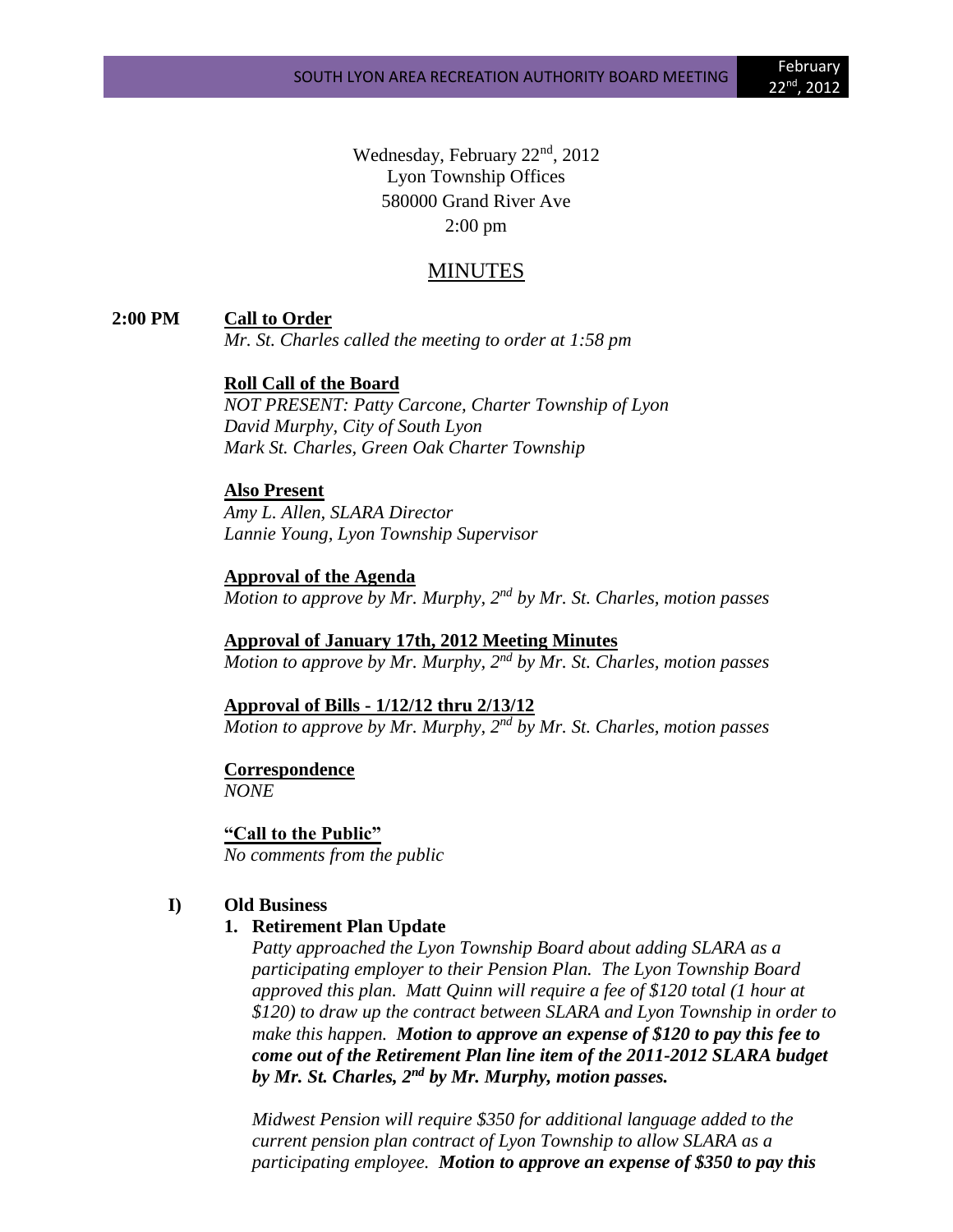*fee to come out of the Retirement Plan line item of the 2011-2012 SLARA budget by Mr. St. Charles, 2nd by Mr. Murphy, motion passes.* 

#### **II) New Business**

# 1. **MRPA Conference Wrap Up**

*Mrs. Allen attended the MRPA Conference Feb. 8-10th in Dearborn. Sessions attended included Appreciation Marketing, Recruiting & Interviewing Seasonal Employees, Legal Issues 101, Insurance & Liability Issues, Best Practices and 3 C's to Improving Your Agency. She also attended the annual Trade Show. Mrs. Allen was asked to email a detailed description of sessions to the SLARA Board members.*

#### 2. **Drivers Education Contract**

*Letters for bids went out to All Star Driving (current vendor) and Focus Driving in mid December. Bids were due by January 31st, 2012. All Star Driving was the only company that submitted a bid. At this time I would like to ask the board to approve the contract for 2012-2013 with All Star Driving for the Drivers Education Program. Motion to approve the Drivers Education Bid/Contract from All Star Driving for 2012-2013 year by Mr. Murphy, 2nd by Mr. St. Charles, motion passes.*

#### 3. **City of South Lyon Building Lease Agreement**

*Mrs. Allen provided the board with copies of an updated Lease for the SLARA office at 318 W. Lake Street from the City of South Lyon. Motion to approve the Lease covering rent for 318 W. Lake Street from July 2012 thru June 2014 with the City of South Lyon by Mr. St. Charles, 2nd by Mr. Murphy, motion passes.*

## 4. **2012-2013 SLARA Budget**

*Mrs. Allen provided the board with copies of a projected 2012-2013 fiscal year budget. Mr. St. Charles requested that Mrs. Allen email the board an updated copy showing contribution amounts from the municipalities at the same rate they budgeted in 2011-2012. At the March meeting the budget will be discussed in more detail and a public hearing date shall be picked to approve the 2012-2013 SLARA Budget.*

#### 5. **SLARA Office Updates**

- *All Star Driving confirmed they will be a \$500 sponsor for this summer's RECFest!*
- *Telcom confirmed they will increase their sponsorship from \$1825 to \$3000 for the 2012-2013 fiscal year!*
- *ITC confirmed they will be a corporate sponsor for SLARA, donating a total of \$1,000 for the 2011-2012 calendar year.*
- *Daddy Daughter Dance on Feb. 17th was a HUGE success. We had 155 (up from 93 in 2011) couples registered! We have 3 monetary sponsors*